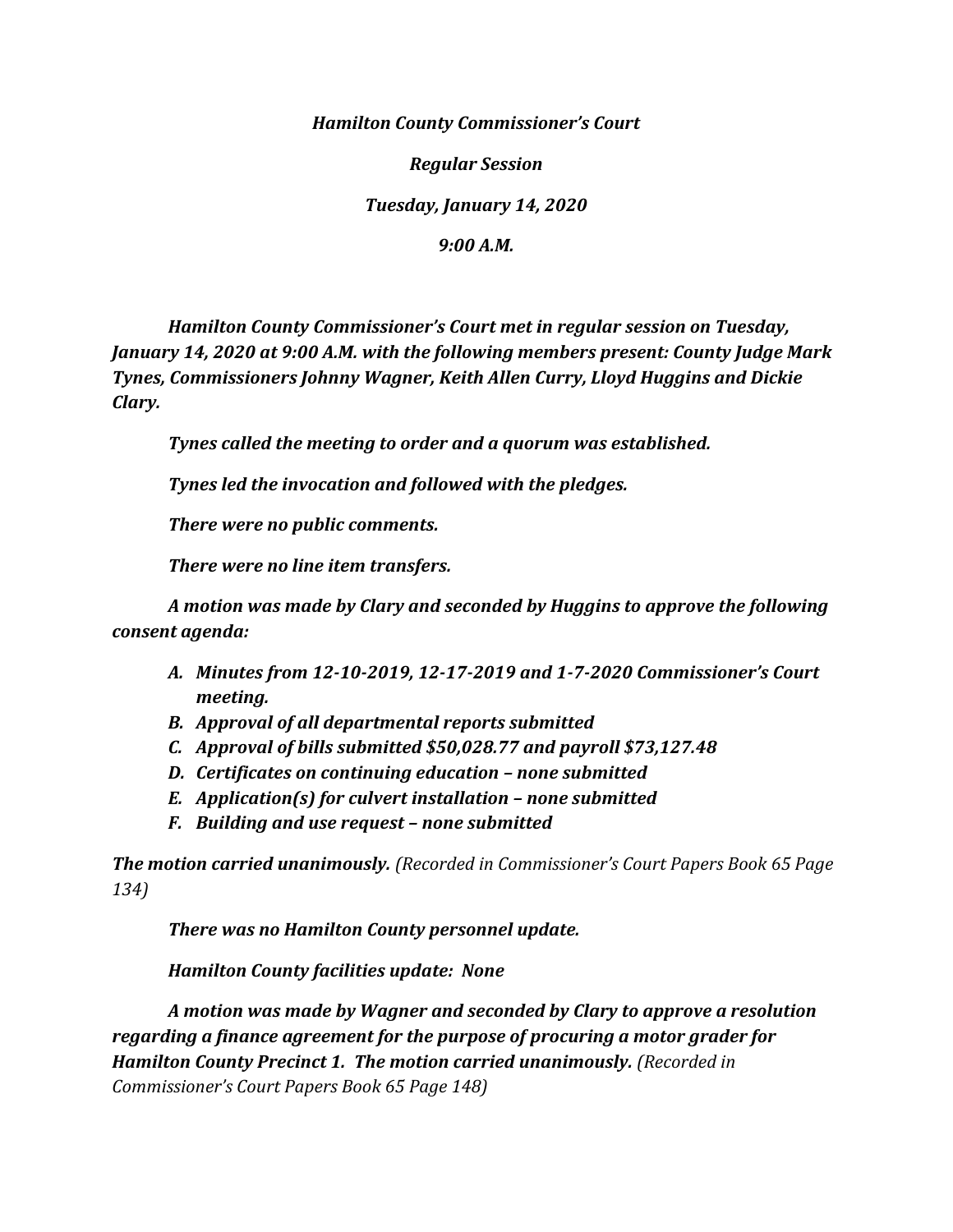*A motion was made by Huggins and seconded by Curry to ratify Hamilton County Precinct 1 using county resources to assist in the Hamilton County Livestock show. The motion carried unanimously.*

*A motion was made by Clary and seconded by Huggins to approve the bond and deputation of Hamilton County Deputy Sheriff Gregory Alan Palmer. The motion carried unanimously. Recorded in Commissioner's Court Papers Book 65 Page 166)*

*A motion was made by Clary and seconded by Huggins to approve the Primary Election Services contract between Hamilton County and Republican and Democratic Parties. The motion carried unanimously. (Recorded in Commissioner's Court Papers Book 65 Page 152)*

*The court took no action on the burn ban.*

*A motion was made by Clary and seconded by Huggins to declare unusable concrete culvert and tin horns salvage/surplus in Precinct 4. The motion carried unanimously.*

*Richard Layne stood and spoke to tell the court that he sees no reason for Hamilton County to have a purchasing manual. He said that purchasing is already controlled by the state and the local government code. (Recorded in Commissioner's Court Papers Book 65 Page 149)*

*Clary did bring a two page document titled Hamilton County Purchasing Procedures for the court to look over and see what they thought. (Recorded in Commissioner's Court Papers Book 65 Page 150)*

*Tynes told the court a revision of the Hamilton County purchasing manual was sent to members of the court on 1-10-2020.*

*The court discussed the manual and some more changes that they would like to see made. The revisions will be made and this will be put back on the agenda to discuss.*

*Future agenda items:*

*Approval of the financing of a motor grader for Precinct 1.*

*\_\_\_\_\_\_\_\_\_\_\_\_\_\_\_\_\_\_\_\_\_\_\_\_\_\_\_\_\_\_\_\_\_\_\_\_\_\_\_\_\_\_\_\_\_\_\_\_\_\_\_\_\_\_\_\_\_\_\_*

*Tynes adjourned the court at 10:07 A.M.*